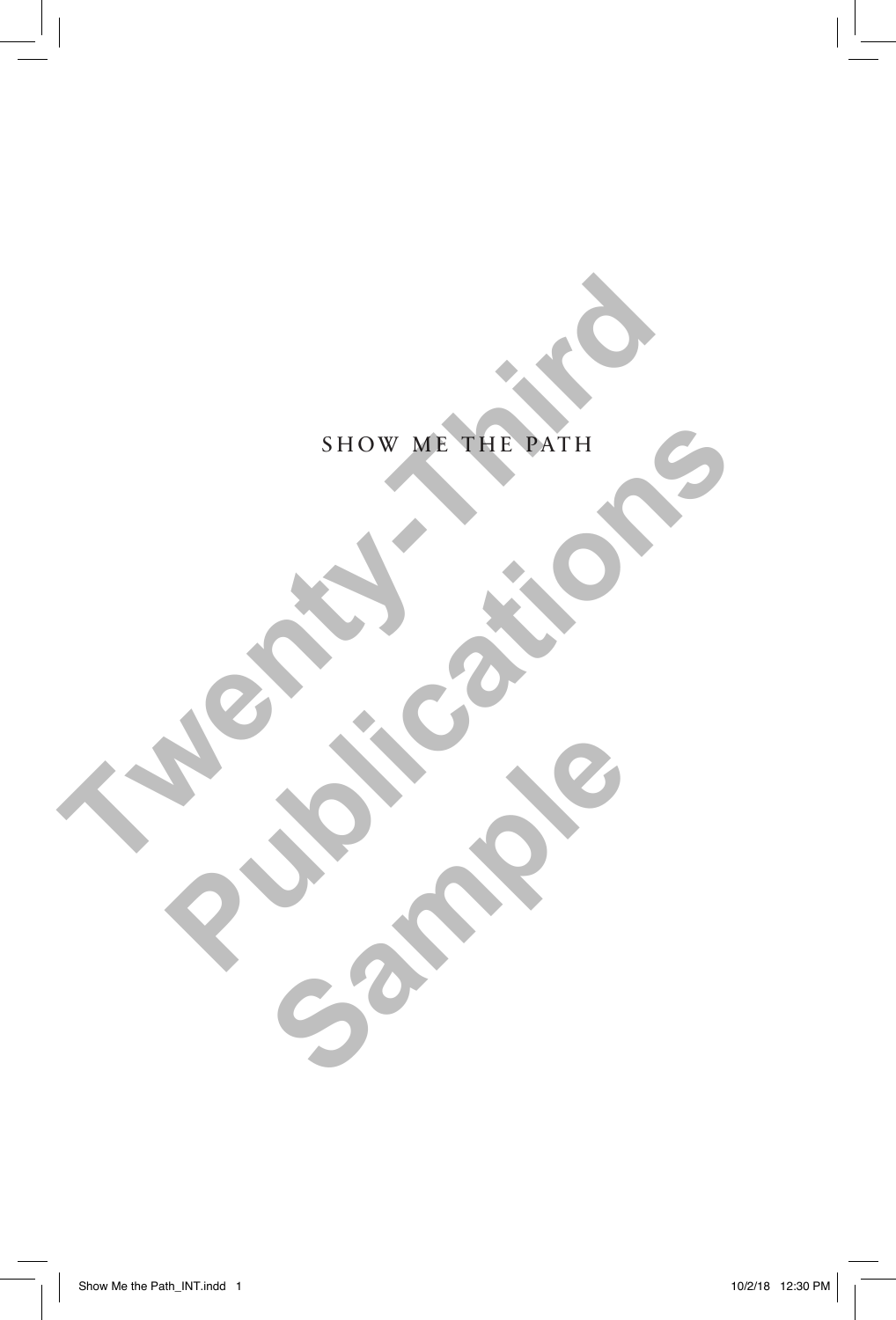# SHOW<br>
ME<br>
THE<br>
THE<br>
PATH<br>
Cultivating a Life<br>
of Discernment **PATH**<br>
Coltivating a Life<br>
Coltivating a Life<br>
Coltivating a Life<br>
Coltivating a Life<br>
Michael Mercer

of Discernment

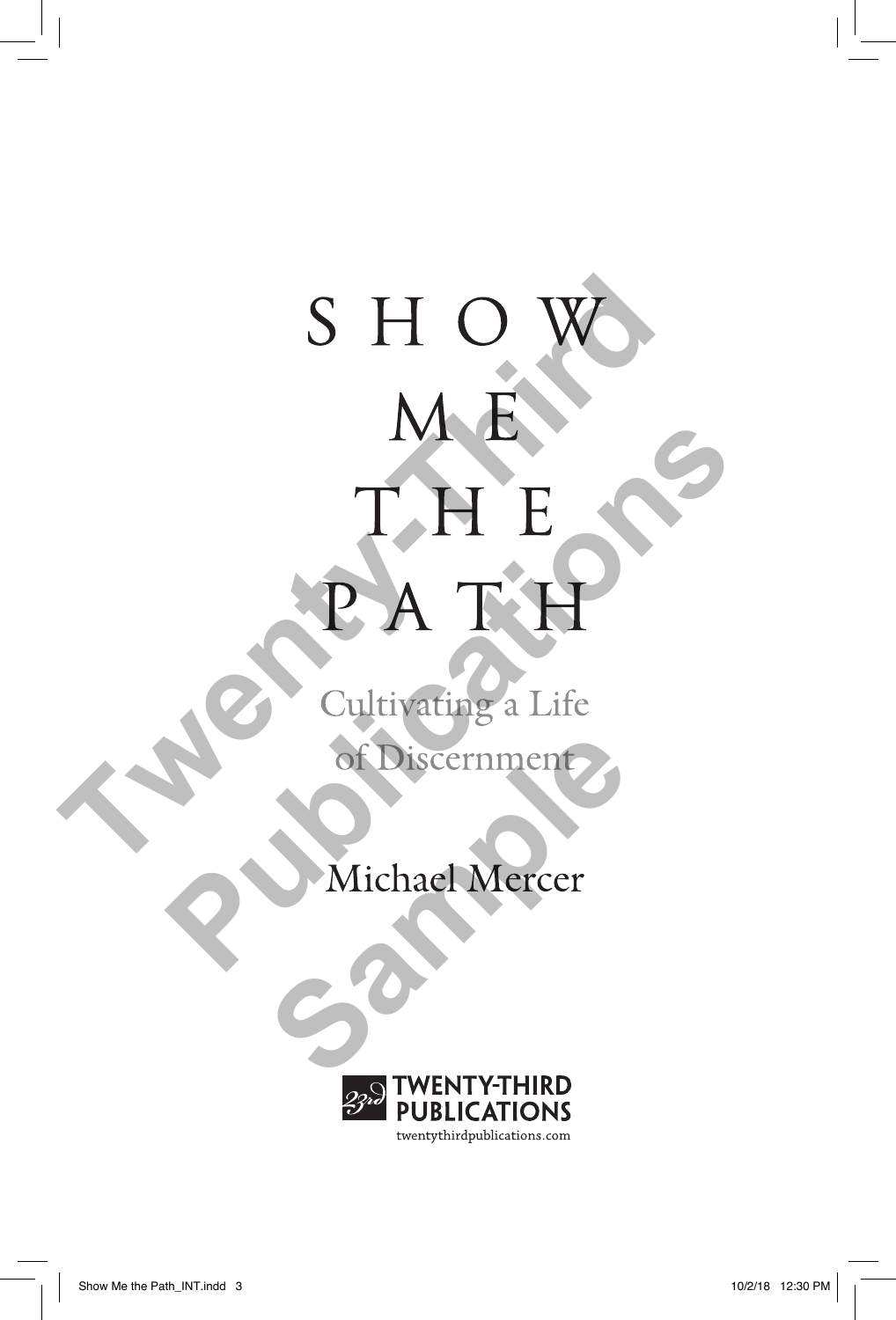#### Contents

*Introduction* To Discover and Respond

#### PART ONE **MARKING THE PATH**

*Chapter One* A Path through a God-Soaked World • 8 *Chapter Two* A Path toward *Shalom* • 20 *Chapter Three* A Path of Received Wisdom • 31 *Chapter Four* A Path Most Ordinary • 49 *Chapter Five* A Path with Surprises and Course Corrections • 62 Introduction To Discover and Respond<br>
PART ONE<br> **THE PATH**<br>
Chapter One A Path through a God-Soaked World<br>
Chapter Time A Path of Received Wisdom • 20<br>
Chapter Time A Path of Received Wisdom • 31<br>
Chapter Five A Path with **MARKING THE PATH**<br>
Chapter One A Path through a God-Soaked World • 8<br>
Chapter Tiroe A Path toward Shalom • 20<br>
Chapter Tiroe A Path of Received Wisdom • 31<br>
Chapter Five A Path with Surprises and Course Corrections • 62<br>

## PART TWO

WALKING THE PATH<br>
pter Six With Eyes to See and Ears to Hear<br>
Chapter Seven A Conversational Life • 89<br>
Chapter Eight Too Many Choices • 102<br>
In Differing Seasons and Circumstances of<br>
usion May Christ Teach You What Is Yo *Chapter Six* With Eyes to See and Ears to Hear • 74 *Chapter Seven* A Conversational Life • 89 *Chapter Eight* Too Many Choices • 102 *Chapter Nine* In Differing Seasons and Circumstances of Life • 111

*Conclusion* May Christ Teach You What Is Yours • 120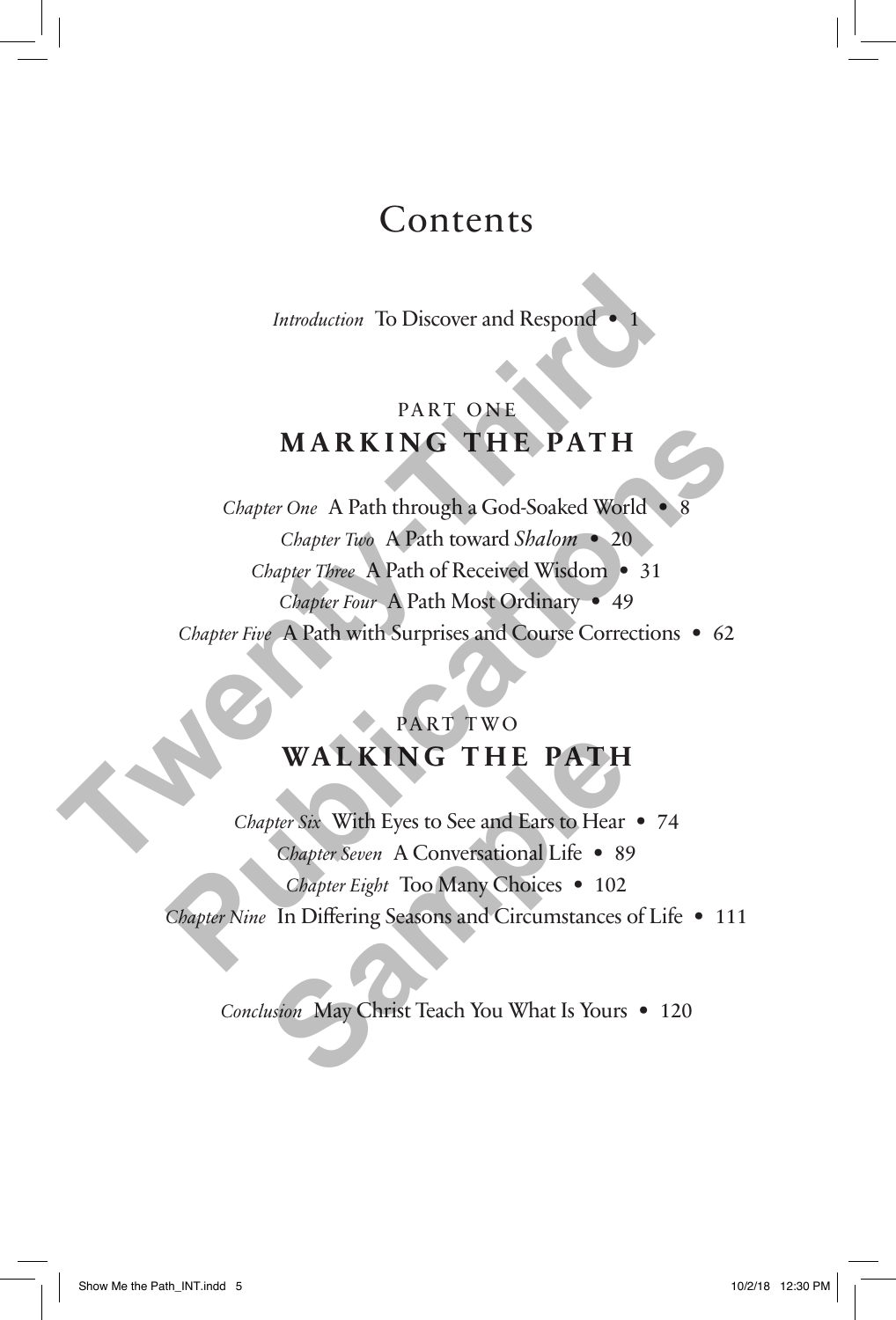#### $\frac{1}{2}$  INTRODUCTION  $\frac{1}{2}$

### To Discover and Respond

*To discern means first of all to listen to God, to pay attention to God's active presence, and to obey God's prompting, direction, leadings, and guidance.*  **HENRI NOUWEN,** *DISCERNMENT***, P. 5** To Discover<br>and Respond<br>To discern means first of all to listen to God, to p<br>attention to God's active presence, and to obey Ge<br>prompting, direction, leadings, and guidance. **Publication 2018**<br> **Publication 10 Respond**<br>
To discern means first of all to listen to God, to pay<br>
attention to God's active presence, and to obey God's<br>
prompting, direction, leadings, and guidance.<br>
HENRI NOUVER, DISC

I invite you to join me on a journey. It is a journey that can<br>be taken no matter where you live or what you do. All<br>kinds of people set off on this journey every day, and its<br>path leads through the ordinary affairs of lif be taken no matter where you live or what you do. All kinds of people set off on this journey every day, and its path leads through the ordinary affairs of life. This journey is for anyone and everyone who is willing to embark upon it. Figure 1.1 The set of the intervals of the intervals of people set off on this journey. It is a jou<br>taken no matter where you live or what ands of people set off on this journey ever<br>th leads through the ordinary affairs o

What do you need for the journey? Well, it requires curiosity, a sense that there is more to life than meets the eye. A willingness to go out of your way a little bit can be helpful. A listening ear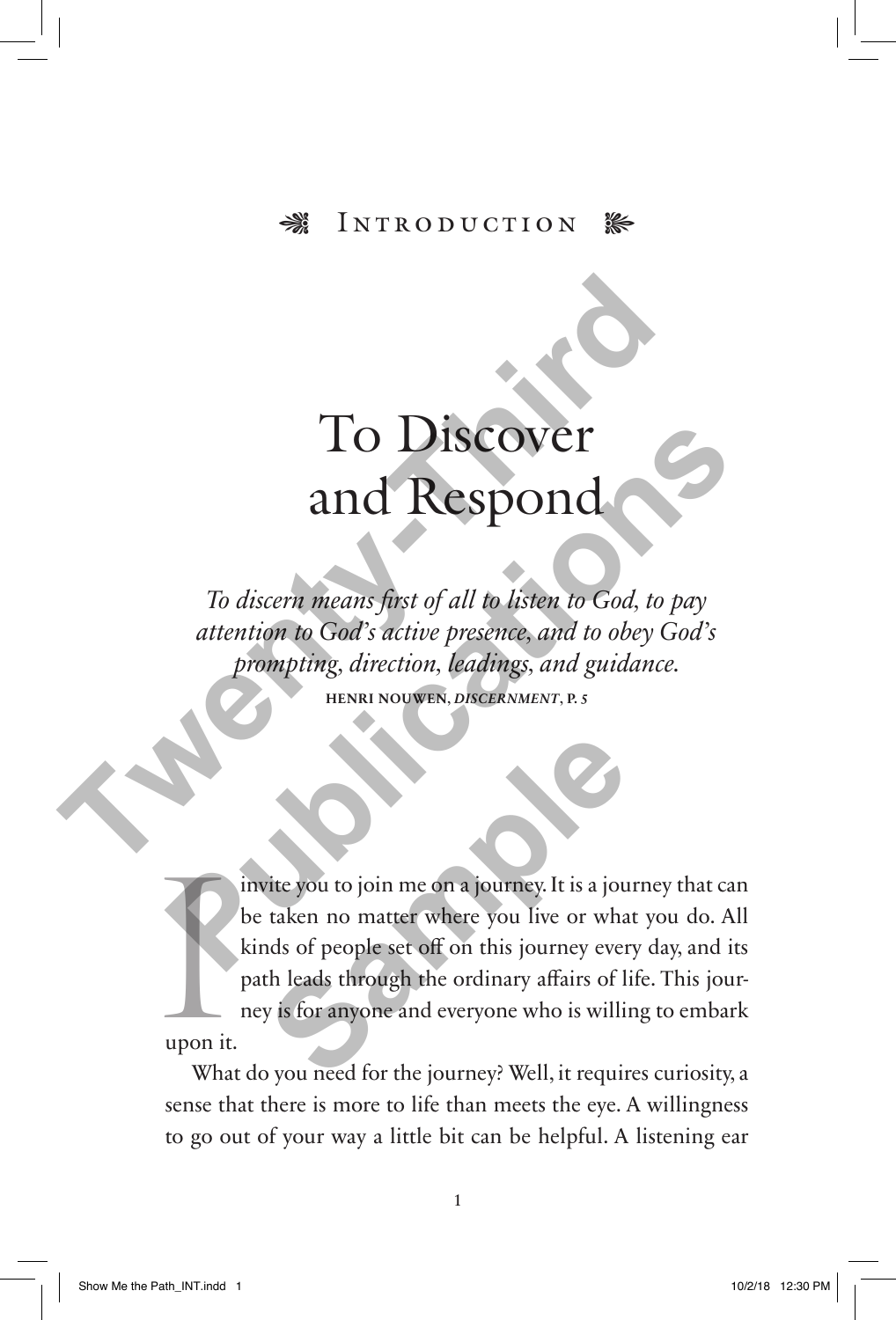will help. A quiet and prayerful heart is a must. Kindness and a genuine interest in the well-being of others is likewise essential. And all travelers must be eager to learn and grow along the way.

This is the journey of spiritual discernment.

Let me explain by telling you a little bit about what I do and how I came to be a participant on this journey. By vocation I am a minister, now serving as a chaplain who visits dying people and their families in their homes. I seek to bring them a word of encouragement and the promise that God is with them and cares for them in their time of need. This means that every day finds me going new places, meeting new people, hearing their stories, and learning how I might befriend them in their particular season and circumstance of life. And all travelers must be eager to learn and grow along the<br>This is the journey of spiritual discernment.<br>Let me explain by telling you a little bit about what I do<br>how I came to be a participant on this journey. By vocat<br>

Every day brings something new. And that means I must keep my eyes and ears wide open. Open to learning something new about life, others, and myself. Something new about God and his love. Each day, I find myself on a journey of discovery.

A wise teacher once taught me that my job is not to bring God to people. Instead, it is to recognize that God is already there ahead of me, and that God has been working among these folks all along. My job is to try and figure out what God has already been doing. Then it is my privilege to respond by cooperating with God's actions in their lives so as help them grow in faith, hope, and love. In other words, I have had to learn (and am still learning) to practice spiritual discernment. definition in their families in their homes. I seek to bring them a word of<br>neouragement and the promise that God is with them and cares<br>r them in their time of need. This means that every day finds me<br>ping new places, mee s, This Hillysch of a journey of diseasery.<br>
acher once taught me that my job is no<br>
le. Instead, it is to recognize that God is al<br>
and that God has been working among<br>
v job is to try and figure out what God<br>
Then it is

But chaplains and people with religious vocations are not the only ones on this journey. *The practice of spiritual discernment is for every person*. Christian faith teaches us that God has given the Spirit to each one of us so that we might walk in the way of Jesus. The Spirit has come to make us wise, discerning people who can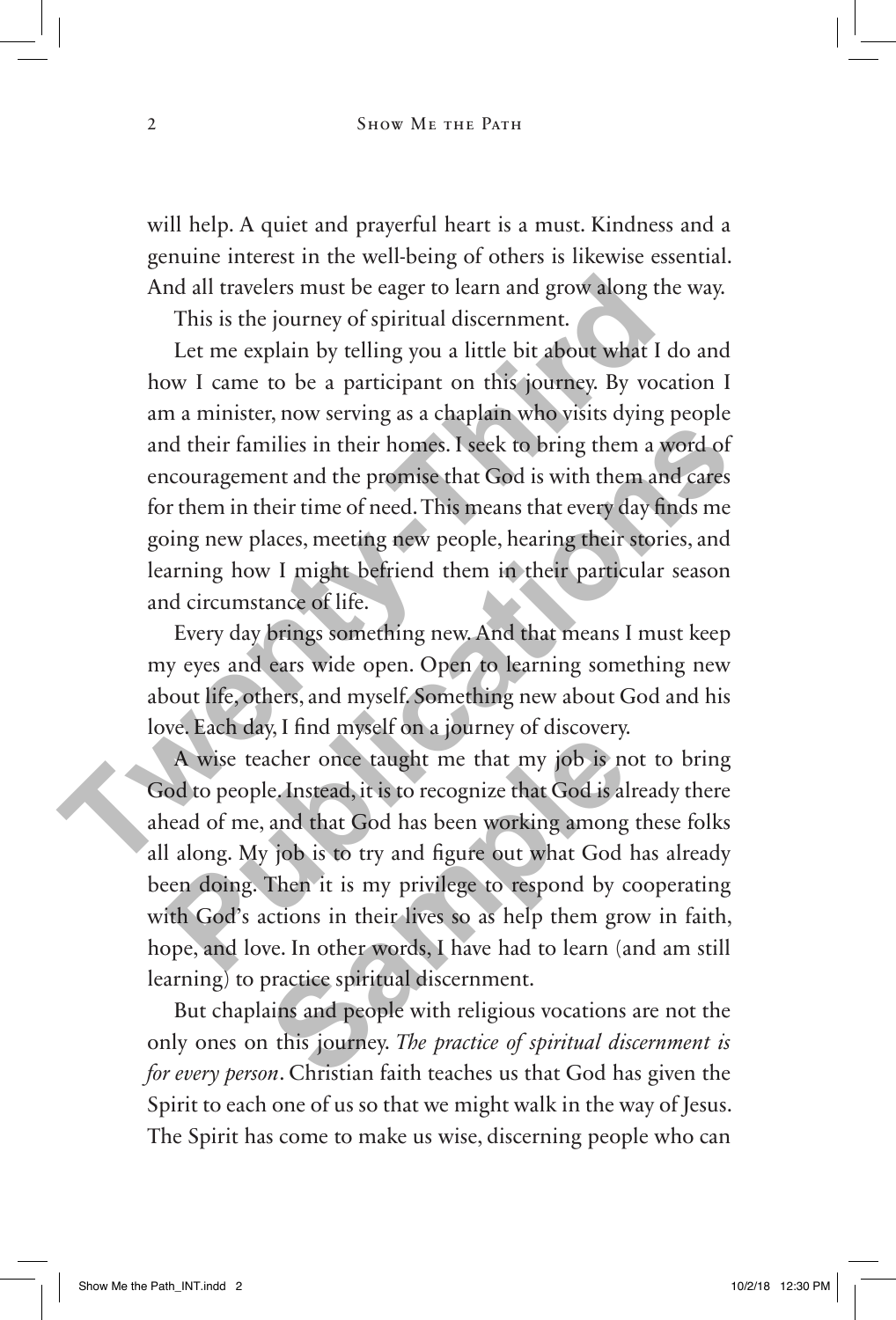perceive the world around us with sensitivity and understanding. The Spirit strengthens us to respond with loving presence, words, and actions that can help mend the torn fabric of life in our world.

I believe the Spirit wants to lead *you* on this path of discovery and response as well. Your way through the next twenty-four hours of your life is a blank slate. You never know what path you might find yourself on, what circumstances and people and needs you will encounter. But a few things are certain: words, and actions that can help mend the torn fabric of our world.<br>
I believe the Spirit wants to lead *you* on this path of ery and response as well. Your way through the next twen<br>
hours of your life is a blank slate. Y

First, you will find yourself in places and situations in which you will have to make choices about how you will act, what your attitudes will be, and what you will say (or not say).

Second, you will find yourself among people that you are called to interact with. These are the "neighbors" God calls us to love as an outflow of loving God with all our hearts.

Third, God has already gone ahead of you into those situations, and God has already been at work in the lives of those people. You will be entering God's playing field, as it were, where God has already been at work, long before you ever got there.

Fourth, your mission (should you decide to accept it, as the old TV show said) is to discern how you can best cooperate with God in those situations so as to bring God's love and shalom to light. Yours is a journey of discovery and response. A journey of learning how to participate in the life and mission of God in the world. might find yourself on, what circumstances and people and needs<br>you will encounter. But a few things are certain:<br>First, you will find yourself in places and situations in which<br>First, you will find yourself in places and I will be entering God's playing field, as i<br>
ready been at work, long before you ever<br>
your mission (should you decide to acc<br>
w said) is to discern how you can best cc<br>
ose situations so as to bring God's love<br>
uurs is a

Author Christopher de Vinck tells the story about the day when he, a teenager, was looking through a family photo album. His father joined him, and as the young man came to a certain page, he said, "You see that picture, Christopher?" It was a photograph that looked out over water, with buildings in the distance.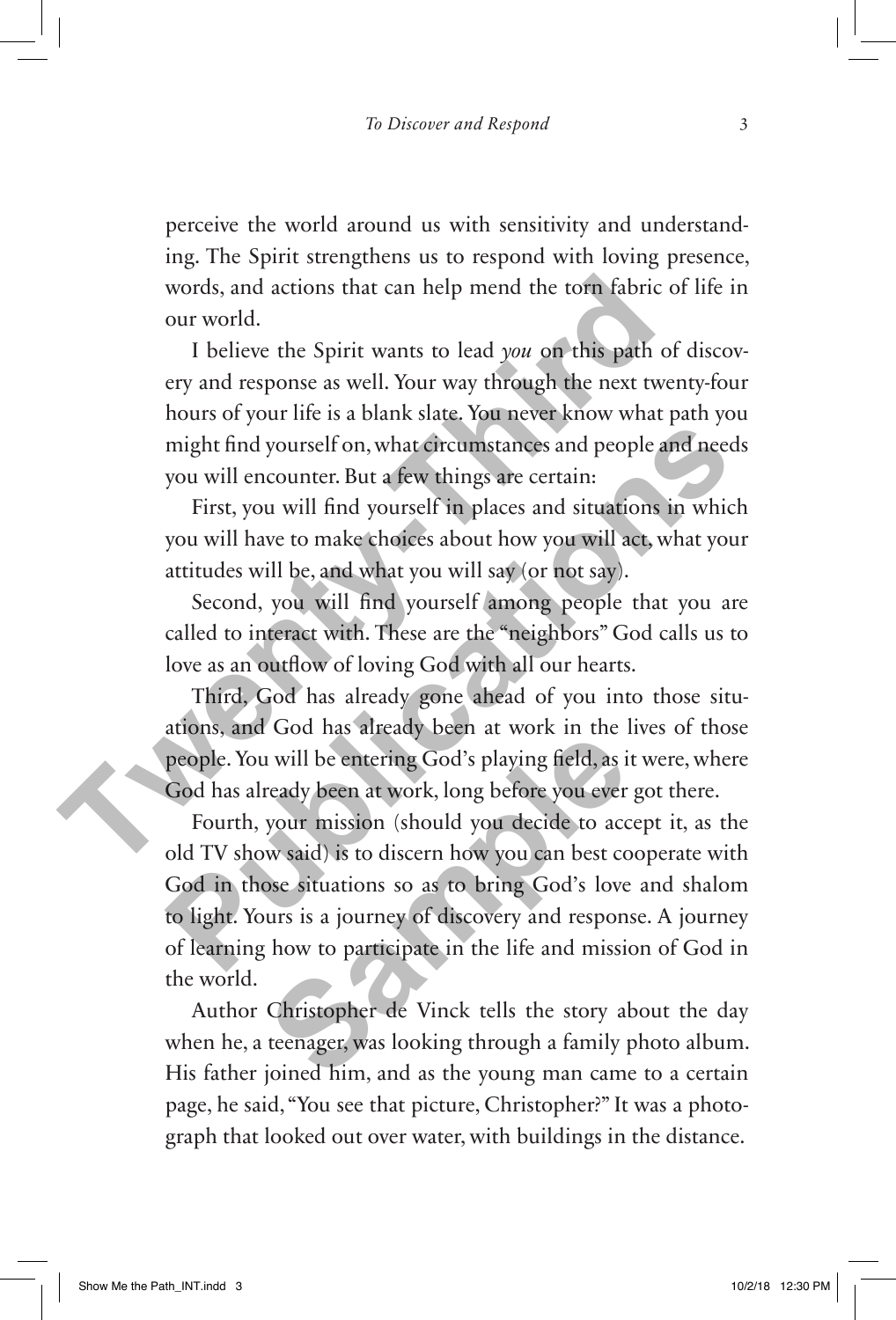"What do you see?" his father asked. "Look there, on the land, behind the fence."

"I see people. They're very small."

This picture had been taken from a ship departing a port in Europe. Christopher's father asked him to look closely at those tiny people on the shore and notice something about one of them.

"There is a man raising his arm above his head," the boy observed.

"Yes, that is my father waving good-bye to us as we sailed to America. It is the last time I ever saw him."

Christopher de Vinck comments, "I believe you can build an entire existence upon a single gesture passed from person to person"(*Only the Heart Knows Where to Find Them*, p. 47f).

Today, there is a path for you, a way that might include reaching out your hand in a way that will touch another person's life forever. Who knows what you will discover God doing this day?

Now, the thing about journeys is that they must be taken. The path into today lies before you and it must be walked. Spanish poet Antonio Machado reminds us that we cannot know ahead of time what we will discover or how we may respond. We will only know by taking the steps. "I see people. They're very small."<br>This picture had been taken from a ship departing a pe<br>Europe. Christopher's father asked him to look closely at<br>tiny people on the shore and notice something about on<br>them.<br>"There is a "There is a man raising his arm above his head," the boy<br>soserved.<br>"Yes, that is my father waving good-bye to us as we sailed to<br>merica. It is the last time I ever saw him."<br>Christopher de Vinck comments, "I believe you ca knows what you whi discover God dom<sub>i</sub>;<br>thing about journeys is that they must be<br>day lies before you and it must be walke<br>o Machado reminds us that we cannot k<br>we will discover or how we may resport<br>y taking the steps.<br>r,

Traveler, your footsteps are the way, and nothing more. Traveler, there is not a way; the way is made by walking.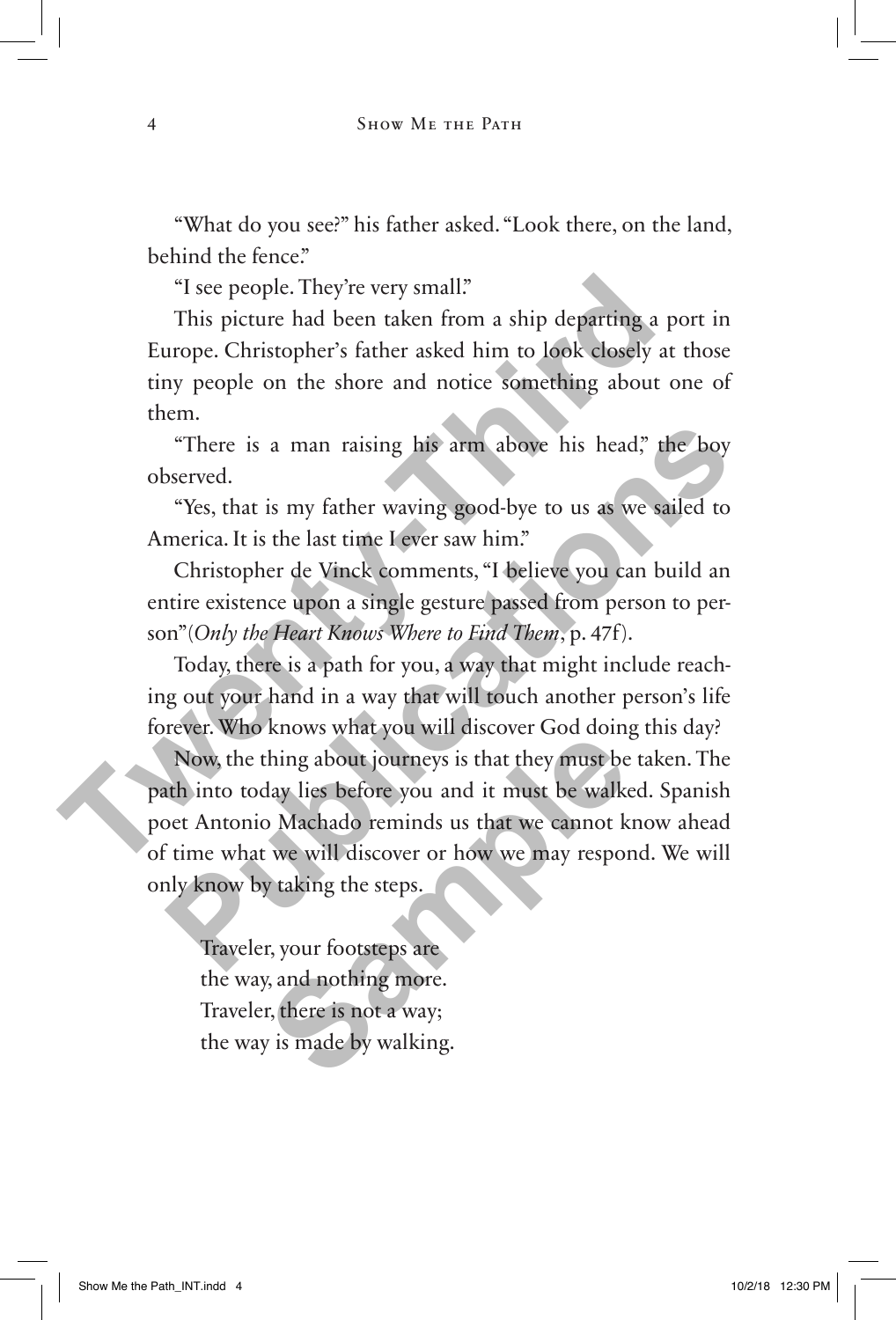Reading this book won't make you discerning and responsive. I hope it will help you know a bit more of what that means. I hope that it will encourage you to want this kind of life. But in the end, "the way is made by walking."

What do you think? Does this journey sound intriguing to you?

If so, then perhaps the best thing we can do as we begin is to pray along with the psalmist:

**Sample** 

In the morning let me hear of your mercy, for in you I trust. Show me the path I should walk, for I entrust my life to you. j **PSALM 143:8** that it will encourage you to want this kind of life. But in t<br>
"the way is made by walking."<br>
What do you think? Does this journey sound intrigy<br>
you?<br>
If so, then perhaps the best thing we can do as we beg<br>
pray along wi Pray along with the psalmists<br>
In the morning let me heart of your mercy,<br>
for in you I trust.<br>
Show me the path I should walk,<br>
for I entrust my life to you.<br>
\* PSALM 1838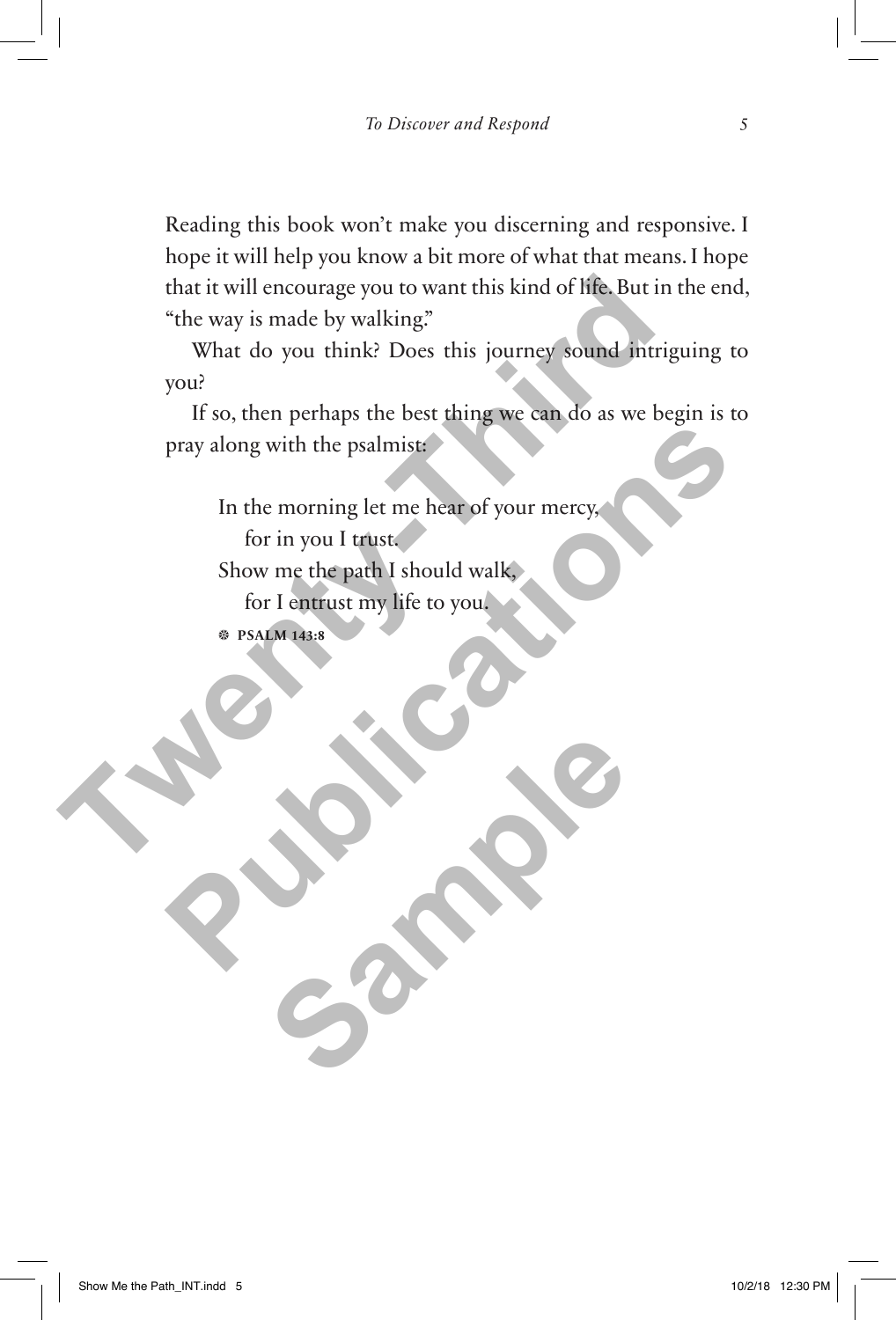Follow your path without a map, not knowing the way, and all will be revealed to you. Seek only God's kingdom and his justice through love and obedience, and all will be granted to you….Remain at peace yourselves, united to God in love, and continue blindly along the straight and narrow path of dut straight and narrow path of duty. Follow your path without a map,<br>not knowing the way, and all will<br>be revealed to you. Seek only God<br>kingdom and his justice through<br>love and obedience, and all will be<br>granted to you....Remain at peace<br>yourselves, united t be revealed to you. Seek only God's<br>kingdom and his justice through<br>love and obedience, and all will be<br>granted to you....Remain at peace<br>yourselves, united to God in love,<br>and continue blindly along the<br>straight and narro

j **JEAN-PIERRE DE CAUSSADE,**  *THE SACRAMENT OF THE PRESENT MOMENT***, P. 56F**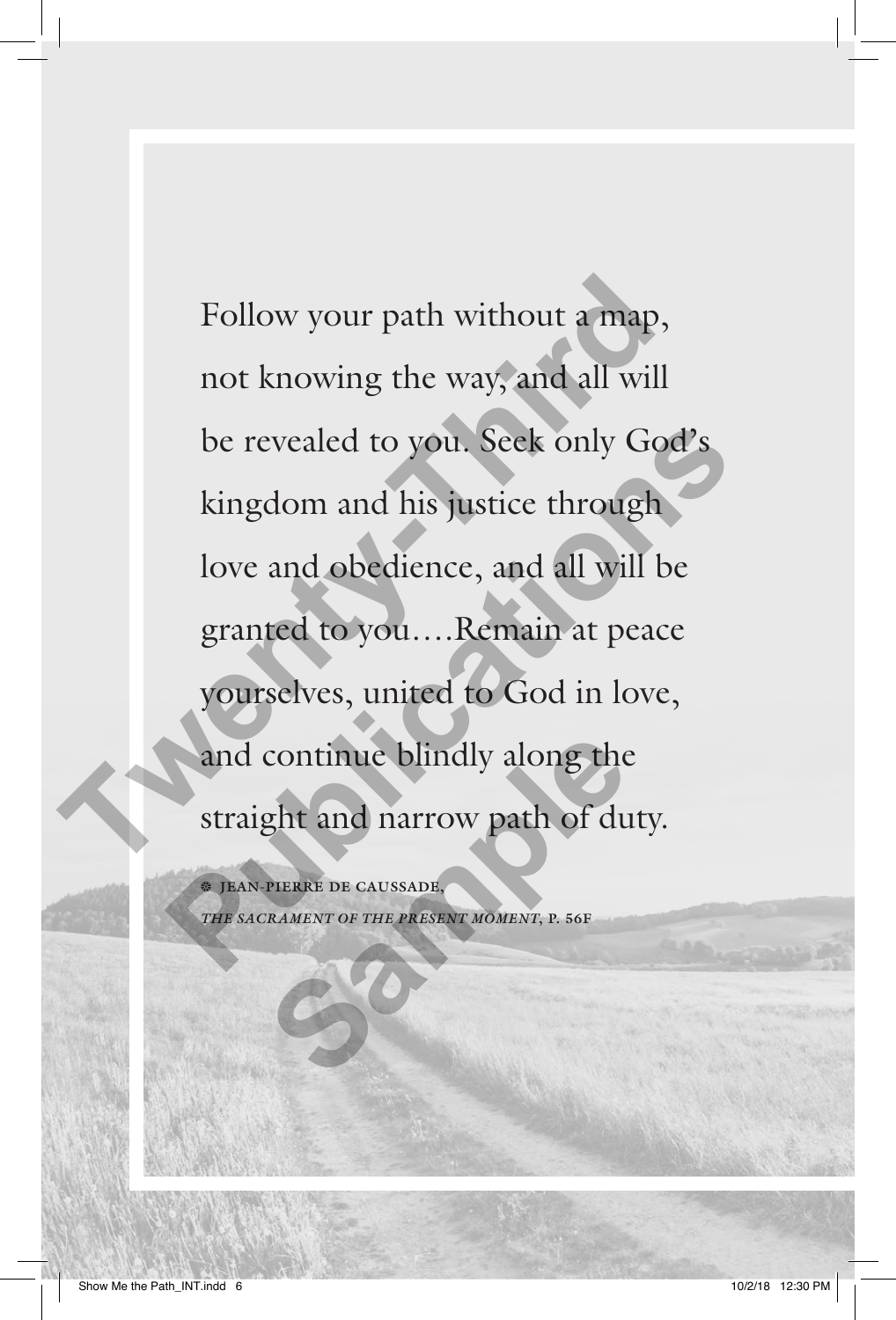

# MARKING THE Part One MARKINGS<br>
PATHE

PATH

**SALLE** 

8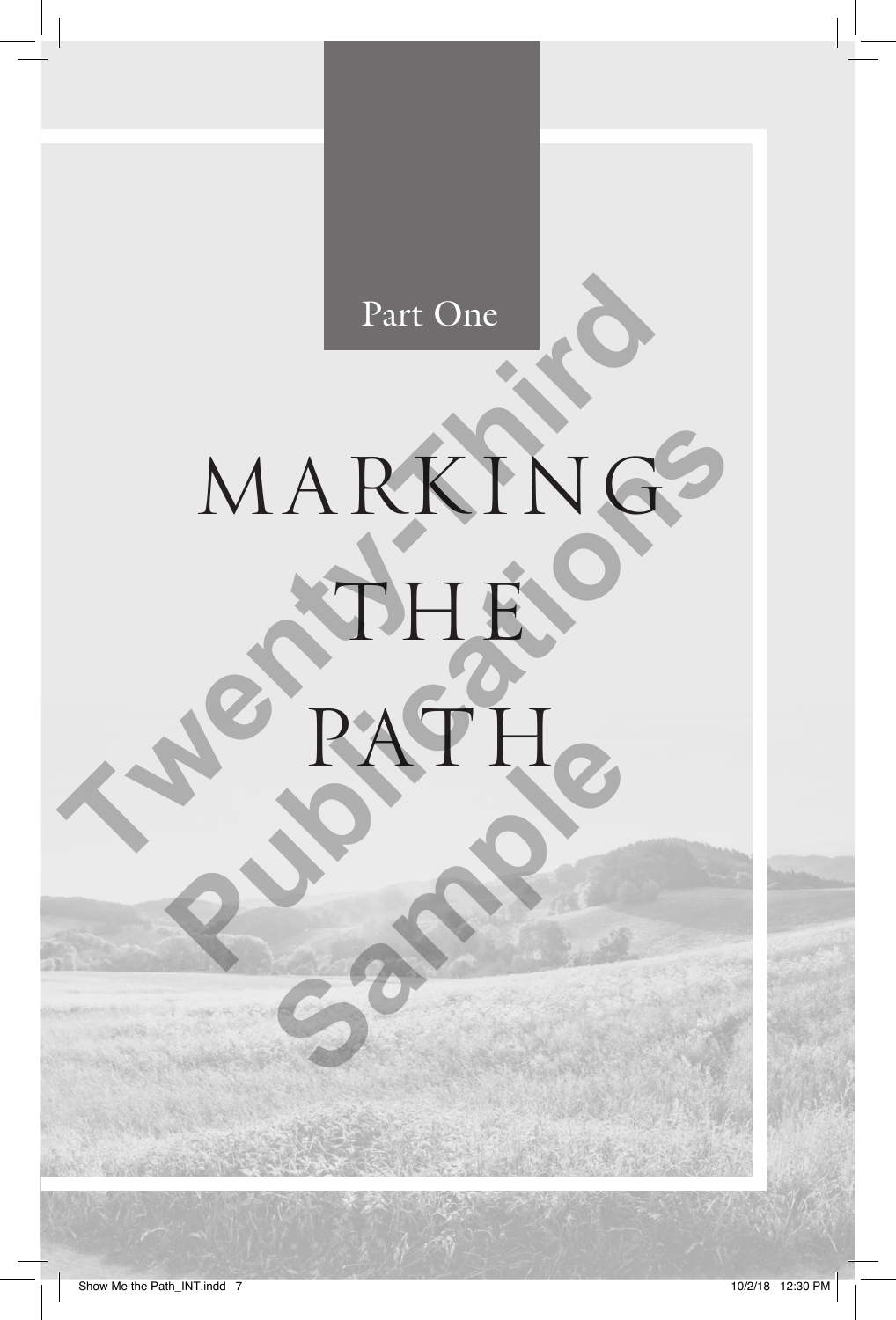#### **SOUTHER ONE ISSUE**

# A Path through a God-Soaked World A Path through a<br>God-Soaked World<br>In him we live and move and bave our being.<br>Random Incidents or Divine Encounters?<br>ail and I packed up and headed for Chicag

*In him we live and move and have our being.*  **ACTS 17:28**

#### Random Incidents or Divine Encounters?

Random Incidents or Divine Encounters?<br>
ail and I packed up and headed for Chicago on<br>
a Friday. Our youngest son was due to graduate<br>
from college. The baccalaureate would be held<br>
downtown on Friday evening, followed by a Friday. Our youngest son was due to graduate from college. The baccalaureate would be held downtown on Friday evening, followed by the commencement ceremony Saturday morning larger vehicle so it would be ready to take us to enjoy the ceremonies and then retrieve our son's belongings. **Publication COO A Solution COO A Solution COO A Solution COO A Solution COO A Solution COO A Solution COO A Solution COO A Solution COO A Friday. Our youngest son was due to graduate from college. The baccalaureate would ncidents or Divine Encounters?**<br>
ail and I packed up and headed for C<br>
a Friday. Our youngest son was due to<br>
from college. The baccalaureate wou<br>
downtown on Friday evening, follow<br>
commencement ceremony Saturday<br>
side a

The only glitch on the way—or so I thought—was a long backup on the interstate because of an accident. But then, when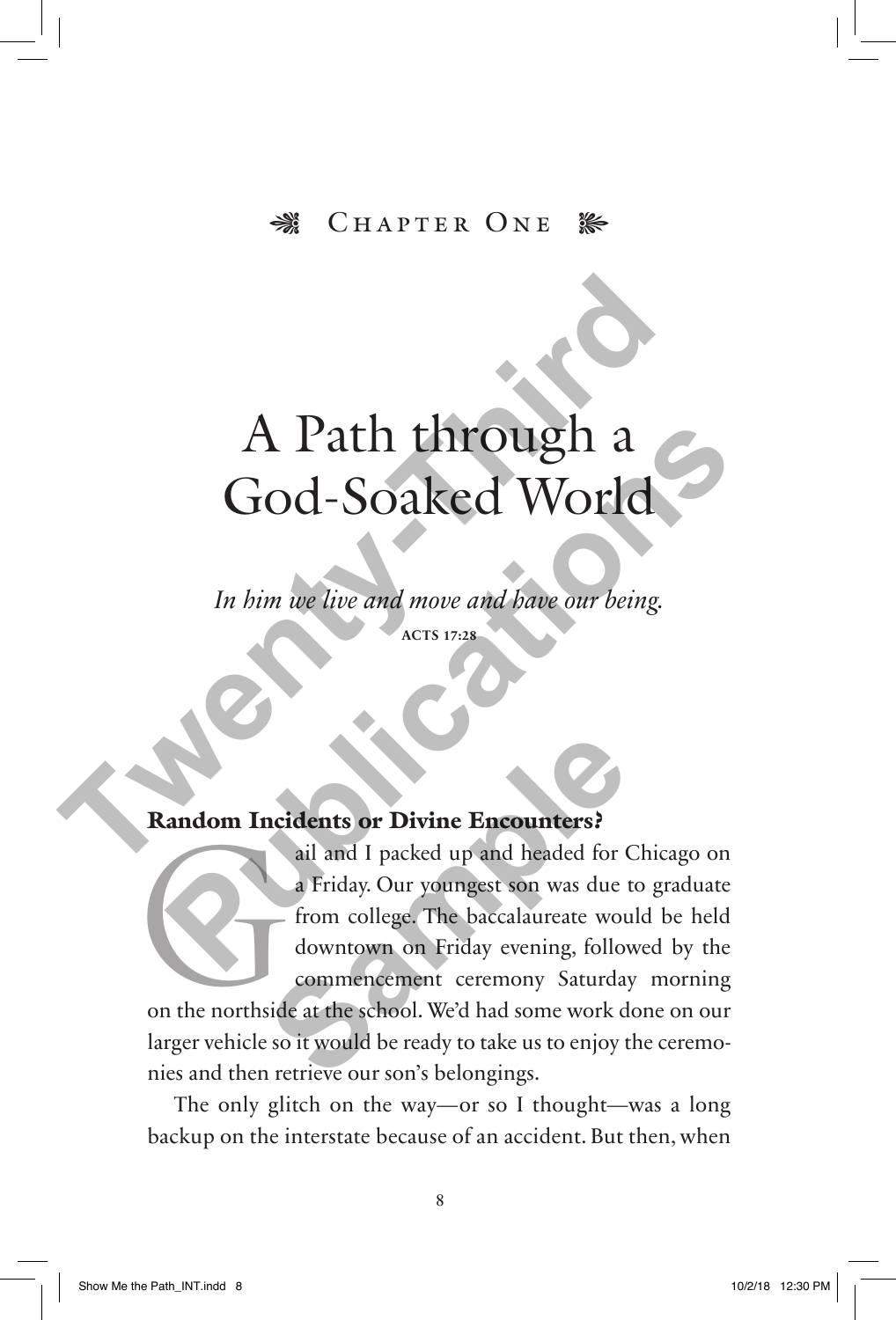we pulled into our usual stopping place to stretch our legs, use the bathroom, and grab a bite to eat before tackling the Chicago traffic, we heard a loud, obnoxious sound coming from under the engine compartment of the car. Being a guy, I had my wife open the hood so I could look under it and pretend like I could figure out what was wrong. All I could tell was that it was coming from the same area where our mechanic had recently done his work.

We called him immediately and even let him listen over the phone. He said it was related to the air conditioning. Thankfully, there was a simple, temporary fix, but I had to find a shop where someone could look at it. Fast. It was about 4:30 pm. I found a local auto repair shop that was nearby, and the mechanic encouraged me to bring the car in.

It turned out to be just the kind of shop I like. It seemed a well-run, independent operation, and the mechanic-owner explained everything carefully and clearly as we bent over the car's engine. He even printed out a picture of the damaged part and how it could be temporarily fixed so we could be on our way. Unfortunately, his shop was about to close. He recommended a larger garage down the street that was open until 7:00 pm. He knew the service manager and called ahead to explain the problem. Soon we were on our way. Chicago traffic, we heard a loud, obnoxious sound comin<br>under the engine compartment of the car. Being a guy, I<br>wife open the hood so I could look under it and preten<br>could figure out what was wrong. All I could tell was t done his work.<br>We called him immediately and even let him listen over the phone. He said it was related to the air conditioning. Thankfully, there was a simple, temporary fix, but I had to find a shop where someone could l e. He even printed out a picture of the c<br>could be temporarily fixed so we could b<br>tely, his shop was about to close. He reco<br>ge down the street that was open until<br>ervice manager and called ahead to expl<br>we were on our wa

It turned out the part was so damaged it would have to be replaced. The garage could fix it the next day. That meant we needed to make decisions, and whatever we decided, it would mean renting a car. The service manager set it up and offered to take us himself in his truck. We made small talk along the way and it soon dawned on me that I knew this guy! I had been the hospice chaplain for a member of his family. He was a man of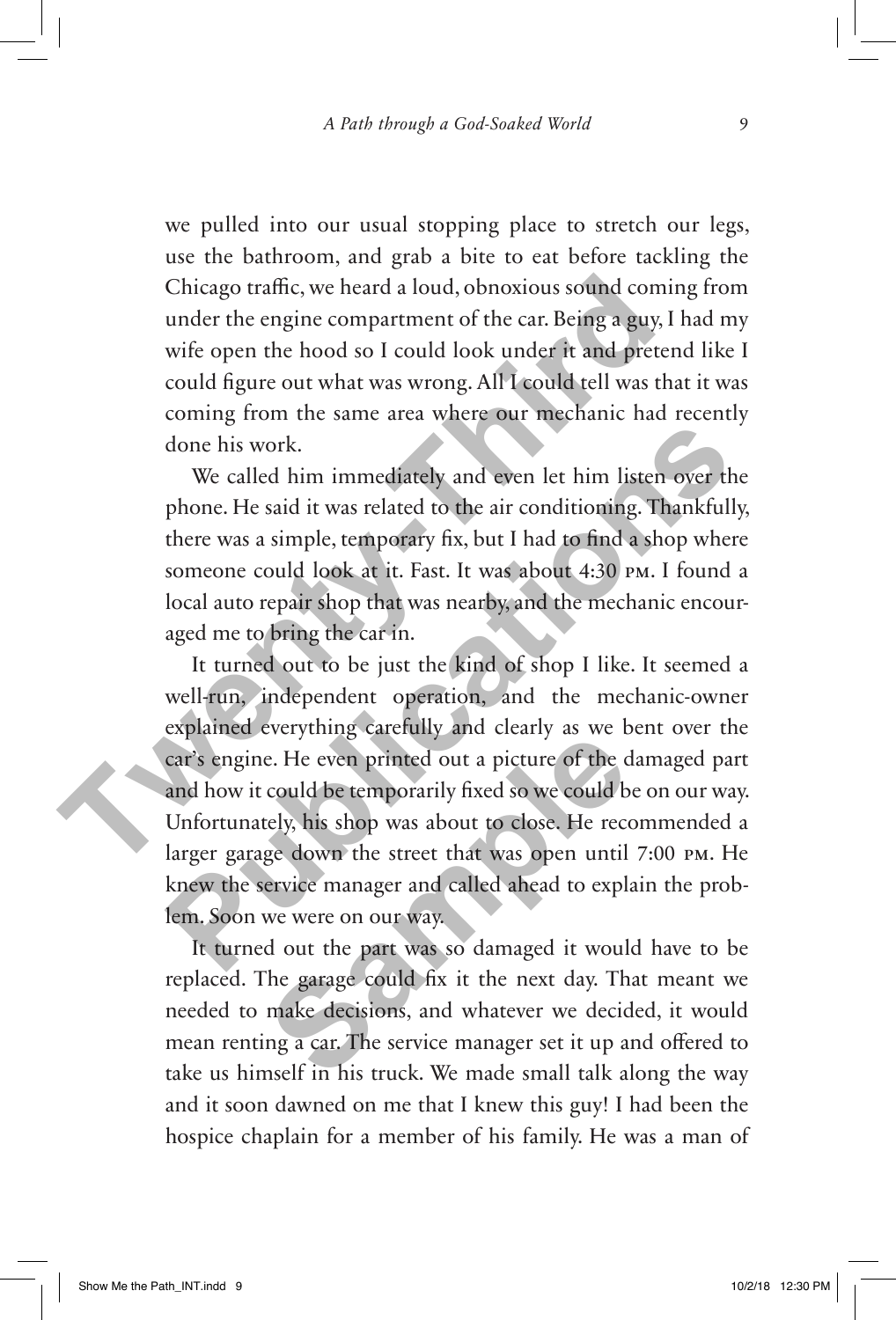strong faith, a leader in his church, and we had discussed some of the spiritual needs in the family.

Here we were, many miles from home, directed to this man by a stranger late on a Friday afternoon, and it turned out to be someone I knew! I had helped him with some family needs a few years before. Now he was in a position to help us!

Help us he did. Long story short, we missed the baccalaureate, but made it to Chicago, had a good night's sleep, and were able to go to the graduation without further incident. Afterward, we picked up our repaired vehicle and headed home.

I couldn't help but think that God had taken care of us. We discovered our car trouble just in time, in a safe place, without incident. We found just the right shop to diagnose the problem. The mechanic directed us to the right garage to fix the problem—and it turned out to be someone I had met personally and served, a person of faith and kindness, a man who went the extra mile to make sure our needs were met. Here we were, many miles from home, directed to this<br>by a stranger late on a Friday afternoon, and it turned out<br>someone I knew! I had helped him with some family needs<br>years before. Now he was in a position to help us!<br>He

You might call what happened in this experience "coincidence" or "good luck." We all have to interpret the things that happen in our lives. I prefer to think that we were involved in a series of "divine encounters" that in this case led to a helpful outcome. Of course, I had to pay an enormous bill, but I guess that shows me that I still have to depend on divine provision, even when God helps me! **Publication School Act Act and School Act and School Act and School Act and School Act and New York Colleg By so to the graduation without further incident. Afterward, we cked up our repaired vehicle and headed home.<br>
<b>Pu** It call what happened in this experient<br>cood luck." We all have to interpret the<br>ur lives. I prefer to think that we were in<br>ine encounters" that in this case led to a l<br>urse, I had to pay an enormous bill, but l<br>at I stil

We have choices in how we look at life. Henri Nouwen said that we can either experience our days as "a series of random incidents and accidents" or as "divine appointments and encounters" (*Discernment*, p. 114). The faith of Jesus teaches us to choose the latter, to believe that we are living in a God-soaked world. God is living, active, and everywhere present. God is with us. God goes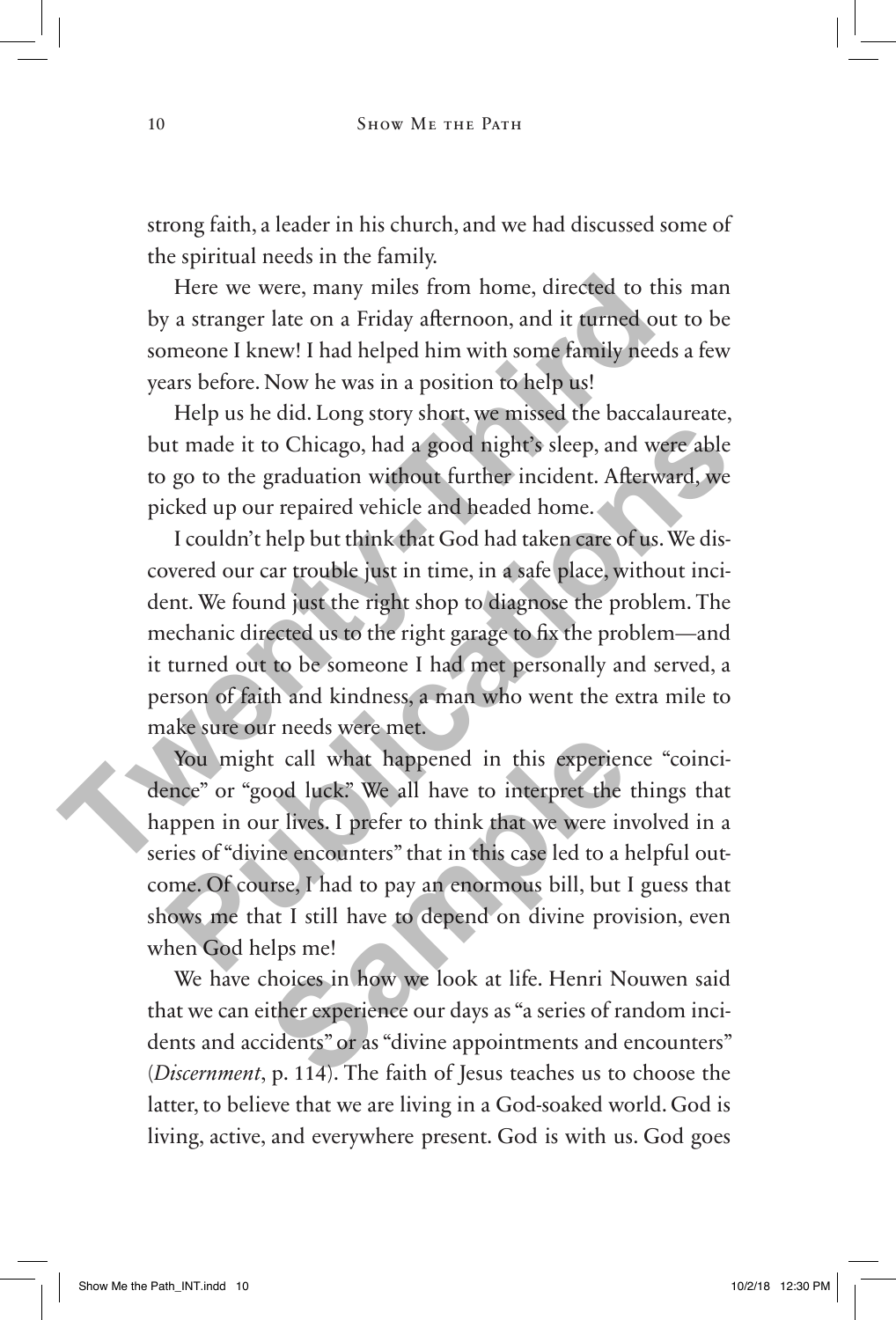before us. God helps us. God loves us and holds us in the palm of his hand.

Psalm 139 is a poetic expression of this faith:

Lord, you have probed me, you know me: you know when I sit and stand; you understand my thoughts from afar. You sift through my travels and my rest; with all my ways you are familiar. Even before a word is on my tongue, Lord, you know it all. Behind and before you encircle me and rest your hand upon me. Such knowledge is too wonderful for me, far too lofty for me to reach. Psalm 139 is a poetic expression of this faith.<br>
Lord, you have probed me, you know mex<br>
you know when I sit and stand;<br>
you understand my thoughts from a<br>far.<br>
You sift through my travels and my rest;<br>
with all my ways yo **Publication Publication Publication Publication Publication Publication Publication Publication Publication Publication Publication Publication Publication Publication Publication Publication** 

Where can I go from your spirit? From your presence, where can I flee? If I ascend to the heavens, you are there; if I lie down in Sheol, there you are. If I take the wings of dawn and dwell beyond the sea, Even there your hand guides me, your right hand holds me fast. j **PSALM 139:1–10** Fracture Can't go nonf your spint.<br>
Som your presence, where can I flee?<br>
Scend to the heavens, you are there;<br>
I lie down in Sheol, there you are.<br>
I lie down in Sheol, there you are.<br>
ke the wings of dawn<br>
d dwell beyond

Whatever path we take, wherever we may find ourselves, God is present. God is with us to guide, to relate to us with understanding, to hold us close as intimate friends and companions on the journey. We can also trust that God is present and active in the sit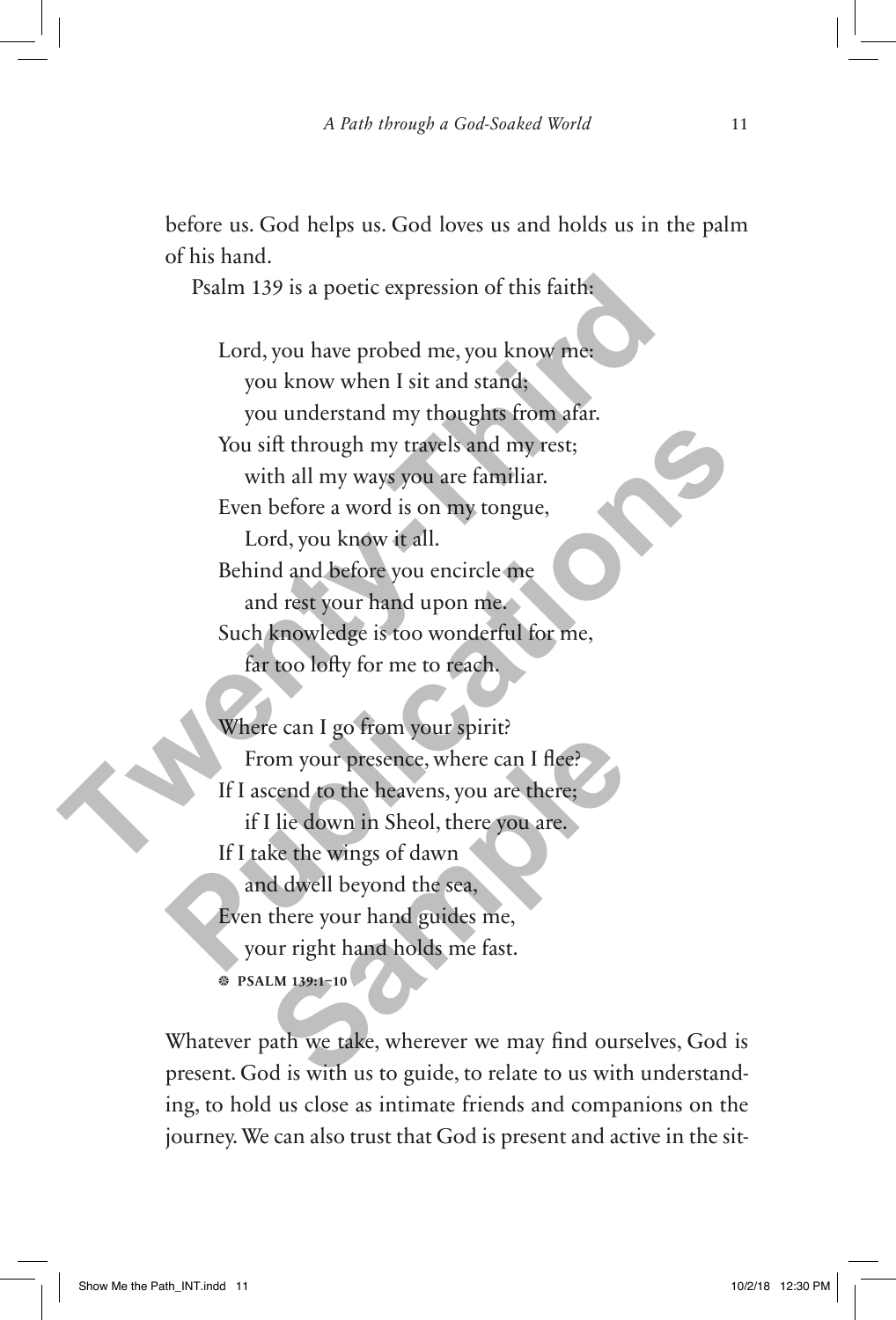uations we face and in the lives of the people we meet, even when that is hard to imagine.

#### God Encounters Us in the People We Meet

It is especially in those *people*, I believe, that God makes himself known to us. In sometimes surprising ways God speaks to us through the folks we encounter in our lives. Many spiritual writers that I consider to be masters in the art of spiritual discernment—such as Thomas Merton and Henri Nouwen—have reminded us that we need to pay attention to the people God puts in our path if we want to discern the presence and activity of God in the world.

I remember, for instance, visiting a man who had been a police officer and then an investigator for a major corporation. Sometimes he was asked by the company's HR department to take on the difficult job of dealing with employees who were being dismissed. He would go to that person's desk or office, watch as they cleaned it out, and then accompany them out of the building to make sure no equipment or proprietary information was stolen and to provide security in case there was an incident. These were situations ripe for conflict and ill will, even violence. His wife told me that HR liked to have him do this because he was so good at it. In fact, she said that one time, after having escorted a fired employee out, that employee actually sent him a "thank you" note for his kindness and consideration while doing a difficult job. Even though he was not a typically religious, churchgoing person, God reminded me through him: "What is desirable in a man is his kindness…" (Proverbs 19:22, NASB). **God Encounters Us in the People We Meet**<br>It is especially in those *people*, I believe, that God makes<br>self known to us. In sometimes surprising ways God spea<br>us through the folks we encounter in our lives. Many spi<br>write riters that I consider to be masters in the art of spiritual dis-<br>rrnment—such as Thomas Merton and Henri Nouwen—have<br>minded us that we need to pay attention to the people God<br>tis in our path if we want to discern the pres sect. The would go to that person's desired.<br>
y cleaned it out, and then accompany theorem of the properties of the security in case these were situations ripe for conflict and il<br>
is wife told me that HR liked to have hea

> I had the chance to visit another man who also had been nonreligious most of his life. He was likewise one of the gentlest and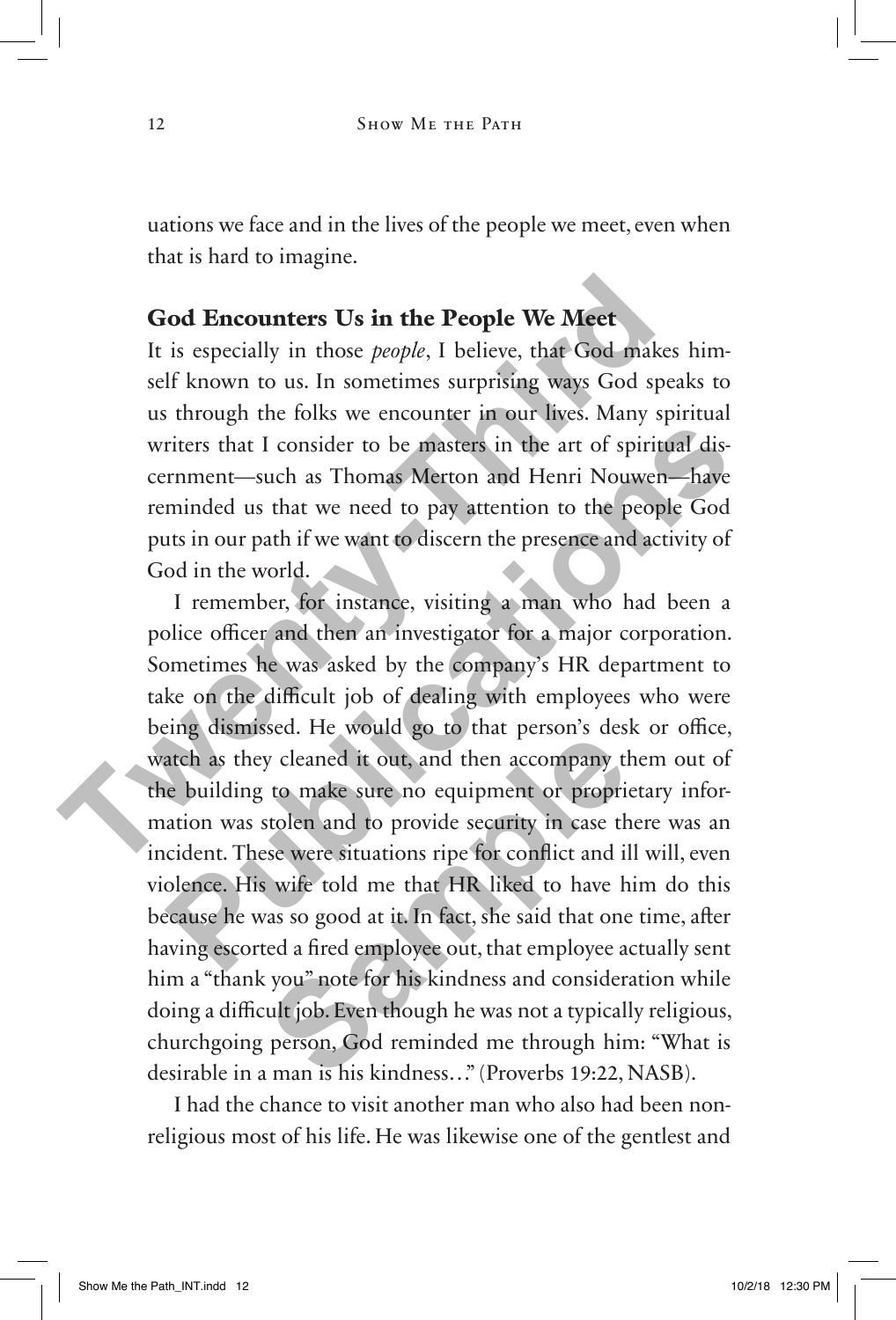kindest people you could meet. A musician, he had played saxophone for years in various clubs around the region. For some reason, we hit it off on our first visit, and you might have thought we were lifelong friends, the way we enjoyed being together and swapping stories. He eventually went into the hospital, and on my last visit I found him lying there unresponsive. So I took out my phone and played an old Billie Holiday tune for him as I sat by his bed.

At the funeral I was surprised to hear his daughter express thanks that he told her in his final weeks he had come to believe in God. Later, his wife said that meeting someone like me, who didn't fit his image of a "religious person" was a key factor in helping him come to faith. I had no idea. At the cemetery the family scattered his ashes in a wooded garden while a sax player from a well-known local jazz club played "When the Saints Go Marching In" as we committed him into God's care. In all of our "nonreligious" interactions, God had been present and active, and faith, hope, and love sprouted to life. reason, we hit it off on our first visit, and you might have t<br>we were lifelong friends, the way we enjoyed being togetl<br>swapping stories. He eventually went into the hospital,<br>my last visit I found him lying there unrespo by his bed.<br>At the funeral I was surprised to hear his daughter express<br>thanks that he told her in his final weeks he had come to believe<br>in God. Later, his wife said that meeting someone like me, who<br>didn't fit his image

I feel I have learned so much from people like these. God teaches me through them. Somehow, God touches them through me. It confirms to me that my dealings with people are part of a much larger picture in which the Spirit of God is personally interested and involved. ractions, God nad been present and actions<br>love sprouted to life.<br>have learned so much from people lik<br>through them. Somehow, God touches t<br>firms to me that my dealings with peop<br>ger picture in which the Spirit of God<br>and

Let me tell you about a family I've known for several years now. Several years ago, I met one of my favorite patients and his spouse, Leigh. They were not devout people, unless you count their devotion to playing golf. But Dick's terminal illness curbed his activities, humbled him, and gave him a lot to think about. Unable to do much more than sit in his chair, he looked forward to my visits, and as we talked, he often expressed a deep spiritual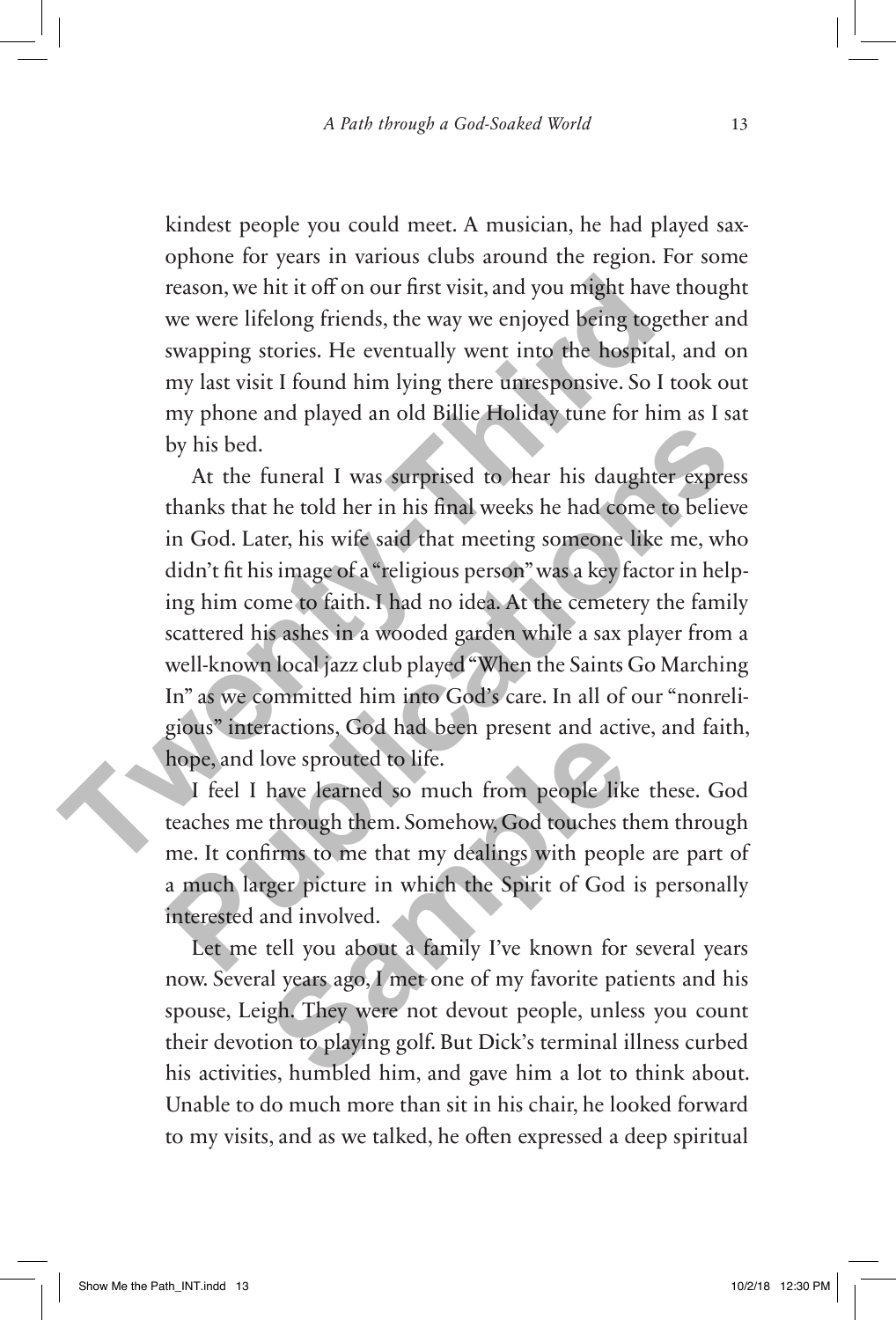hunger. We finished our times together with prayers, something he was always eager to participate in.

At one point, Dick decided he wanted to be baptized as a response of faith to God's love for him. As a hospice chaplain I sometimes do religious rituals on a nondenominational basis to meet my patients' spiritual needs, and so we arranged to have a baptism in their living room to mark Dick's faith. His son and family came to witness the event, and right then and there, in the moment, they were moved to ask to be baptized themselves. As did Leigh. It was a "household salvation" moment. We sang and rejoiced and embraced, celebrating the renewed faith of this entire family. I was convinced that God had orchestrated the whole event. At one point, Dick decided he wanted to be baptized<br>response of faith to God's love for him. As a hospice chap<br>sometimes do religious rituals on a nondenominational ba<br>meet my patients' spiritual needs, and so we arranged

Jack died, and I did his funeral, and a couple of years later Leigh succumbed to dementia and died as well. I did her service also. However, that did not end my relationship with this family. A few years later, I found out that their daughter's husband, Ted, had cancer. I called him immediately. "Mike," he said, "I'm gonna beat this." I told him I knew he would give it his best shot. So much sadness for this family, and yet so much grace and love. It made my heart fairly break. mily came to witness the event, and right then and there, in<br>ee moment, they were moved to ask to be baptized themselves.<br>s did Leigh. It was a "household salvation" moment. We sang<br>dd rejoiced and embraced, celebrating th

We didn't see each other again until Ted became a hospice patient and I visited him and his family in the hospital. Even as he lay dying, he was full of gratitude and joy, expressing love for his wife and appreciation for everyone who came to see him. He was eager to pray with me and talked of his love for God to the end. I officiated the funeral, and I continue to meet with members of his family to help them on their journey of grief, a decade after we first met. ater, **From but that then dagners** in called him immediately. "Mike," he said, jold him I knew he would give it his be s for this family, and yet so much grace and fairly break.<br>See each other again until Ted became is vis

That family has had a rough road. Their path has taken them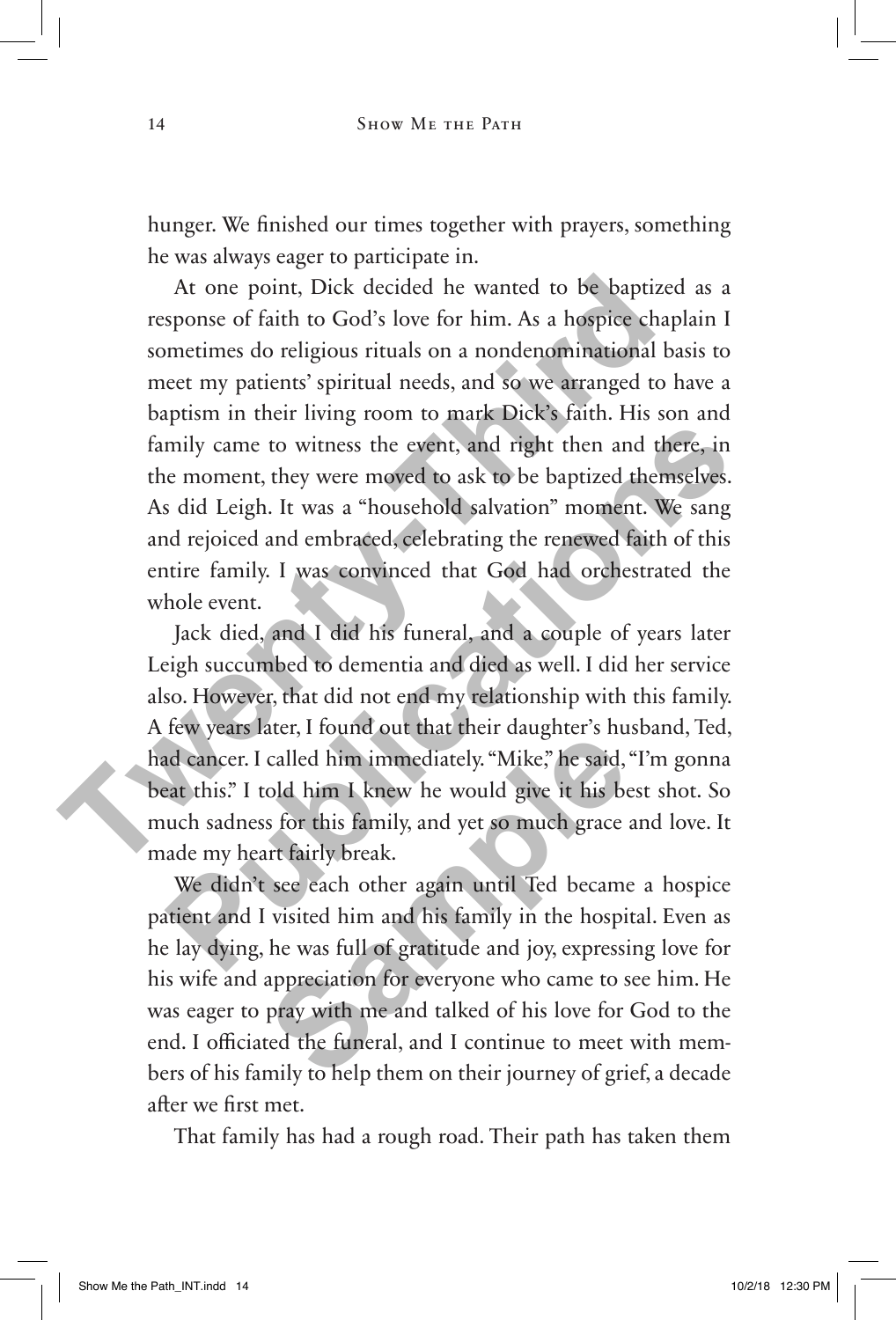in directions no one would choose. And yet it has been clear, at least to me, that God has been with them. God has helped them. God has comforted and embraced them and granted them his gifts of faith, hope, and love, even on the hardest days and in the saddest situations. And in them and through them, God has met me and reminded me that nothing "will be able to separate us from the love of God in Christ Jesus our Lord" (Romans 8:39). God's love and *shalom* have been evident through it all.

#### God Is Alive and at Work!

The fact that we live in a God-soaked world is fundamental to the Christian faith we profess. In our creeds we confess our faith in the living God—Father, Son, and Spirit—who made us, knows everything about us, loves us and redeems us, and is at work setting our lives and this broken world right. From the beginning, when God created the heavens and the earth, to the end, when we will participate in the life everlasting, God is here and actively fulfilling his loving purposes for all creation. God has comforted and embraced them and granted the<br>gifts of faith, hope, and love, even on the hardest days and<br>saddest situations. And in them and through them, God I<br>me and reminded me that nothing <sup>s</sup>will be able to se God's love and *shalom* have been evident through it all.<br> **Cod's love and** *shalom* have been evident through it all.<br> **Publication is and at Work!**<br>
The fact that we live in a God-soaked world is fundamental to<br>
the Chri

*First, we believe that God is the Creator of all.* Not only did he make the universe in the beginning, but he remains continually active in it, intimately engaged with his creation and creatures. Some writers speak of the doctrine of "continuous creation" (*creatio continua*): is loving purposes for all creation.<br> **Sample 19 is that God is the Creator of all.** No<br>
universe in the beginning, but he remain it, intimately engaged with his creative<br>
writers speak of the doctrine of "continu<br>
tinua):

*Creatio continua* suggests that [God's] creative work is constantly ongoing in order to reveal the world's full potential, which is perpetually novel and fresh.  $*$  **MARK HARRIS, THE NATURE OF CREATION, P. 116**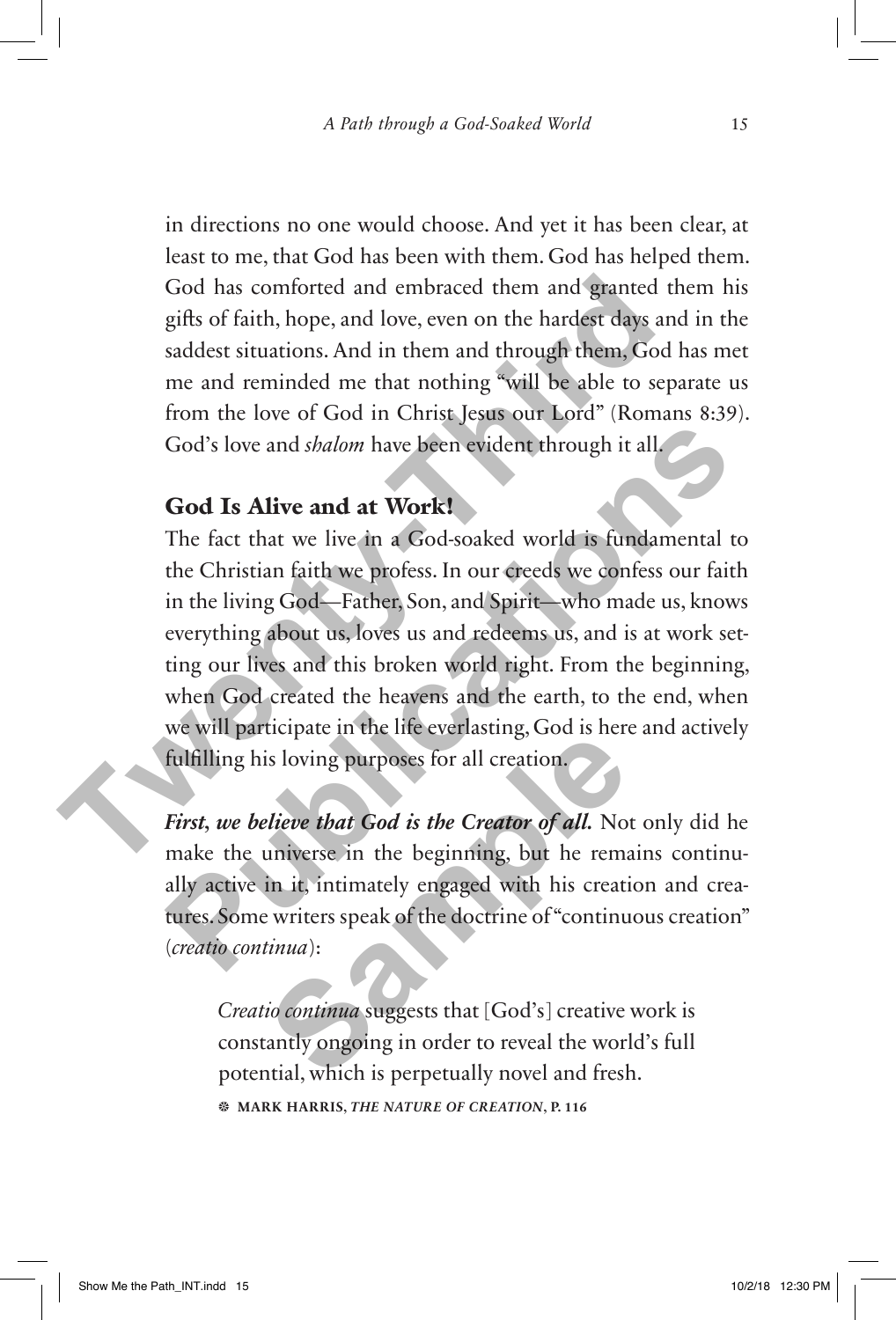God is busy leading this world toward a *new* creation, and he calls us to participate with him in that work. I like to think that when we cooperate with God in the course of our daily lives, we are "planting seeds" for that new creation, and that one day there will be a great harvest of *shalom* (wholeness and peace) that will fill the world.

Another way to look at this is through the Jewish teaching of *tikkun olam*, which suggests that working with God in this way helps to "repair the world"—mending the small tattered holes humans have made in the fabric of life through our sin and indifference over the course of time. when we cooperate with God in the course of our daily live<br>are "planting seeds" for that new creation, and that one day<br>will be a great harvest of *shalom* (wholeness and peace) tha<br>fill the world.<br>Another way to look at t

Or, we might remember that Jesus taught us to pray, "*May your kingdom come, may your will be done on earth as in heaven*." God's just and loving rule is made evident here and now when we participate with him in advancing his will here on earth.

God the Creator is everywhere present, ever making things new.

*Second, we are taught to believe that Jesus is the firstfruits of that new creation.* Living, dying, rising, and ascending into heaven, Jesus now rules at God's right hand to bring sin, evil, and injustice under his feet. The newness that God longs for has already begun in Jesus. **Example 18 The Second Act Section** Section 2 and Section 2 and Section 2 and Section 2 and Section 2 and Section 2 and Becker and Fig. Or, we might remember that Jesus taught us to pray, *"May your ngdom come, may your wi* **Sample 10 believe that Jesus is the firstfre**<br> **Sample 10 believe that Jesus is the firstfree (1)**<br> **Sample 10**<br> **Sample 10**<br> **Sample 10**<br> **Sample 10**<br> **Sample 10**<br> **Sample 10**<br> **Sample 10**<br> **Sample 10**<br> **Sample 10**<br> **Sam** 

Jesus came to open the door to God's new creation. When Jesus announced, "The kingdom of heaven is at hand," he was proclaiming that in him, God had come to take up his rule and begin to transform the world. Now God calls each of us to take our place as engaged members of the new creation that has already begun. Through Jesus, God entered the world in a new way and showed us how to live in this world with God. Under his rule, we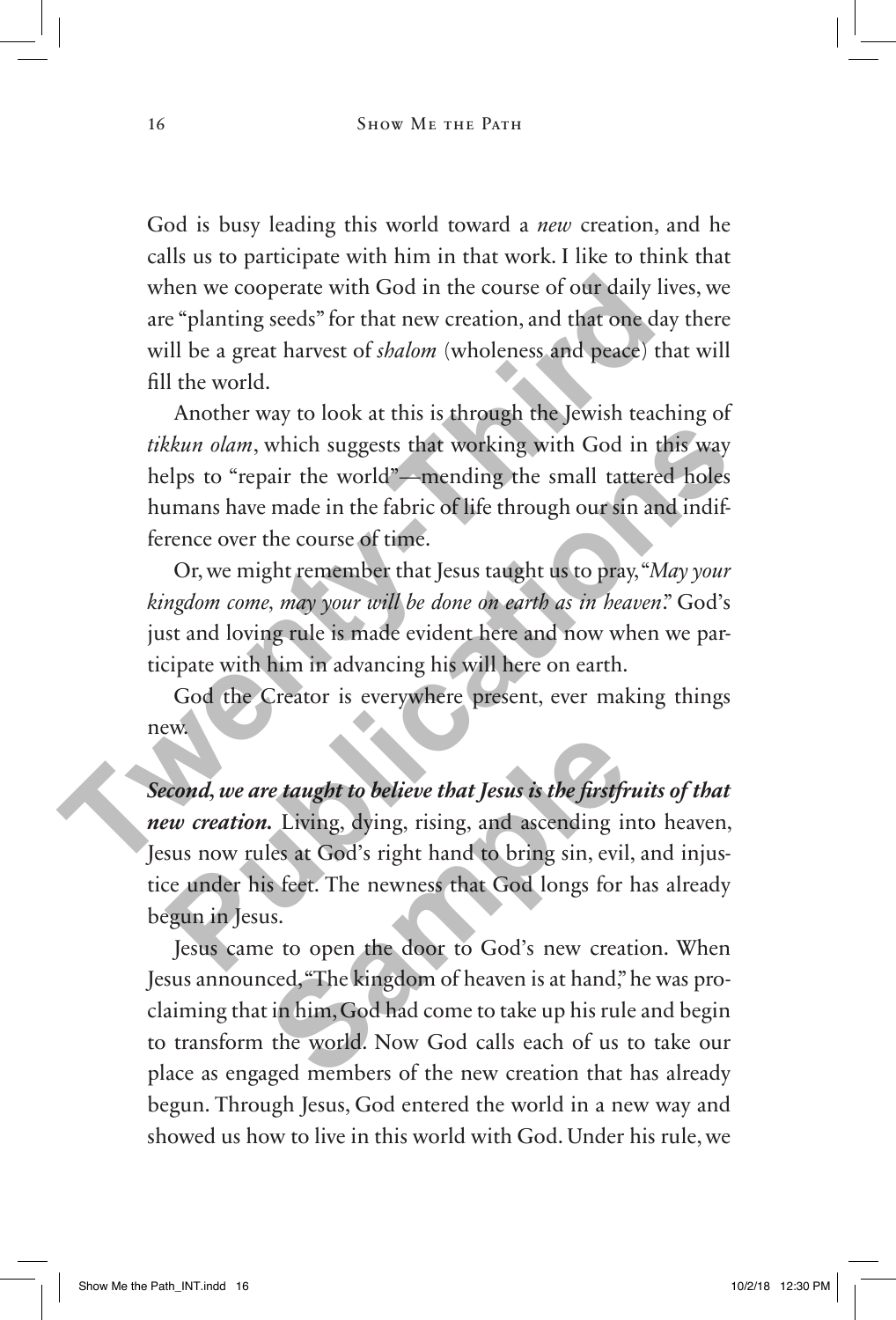lay down our lives for others as Jesus did. We die to ourselves and live to serve as his ambassadors for the life of the world.

I have been crucified with Christ; yet I live, no longer I, but Christ lives in me; insofar as I now live in the flesh, I live by faith in the Son of God who has loved me and given himself up for me.  $*$  GALATIANS 2:20

*Third, we have received the Holy Spirit.* The Spirit is God's presence in us and among us as God's people. Jesus told his disciples that it would actually be advantageous for us that he go away. That would allow him to send the Spirit, who would indwell us, guide us, teach us, comfort and encourage us, and empower us to show God's love to others each day. The Spirit pours out God's *shalom* in our hearts so that, through us, *shalom* might be restored to the world. I have been crucified with Christ; yet I live, no long<br>
1, but Christ lives in me; insofar as I now live in th<br>
flesh, I live by faith in the Son of God who has love<br>
me and given himself up for me.  $\bullet$  GaLATIANS 2:20<br>
Th **Third, we have received the Holy Spirit.** The Spirit is God's presence in us and among us as God's people. Jesus told his disciples that it would actually be advantageous for us that he go away. That would allow him to se

Through the Spirit, we have enhanced access to God through prayer, worship, the Scriptures, and spiritual practices that form us in faith, hope, and love. When we are walking our daily path, trying to discover God at work and figuring out how to respond, it is the Holy Spirit who is there to enlighten and help us.

God—Father, Son, and Holy Spirit—is with us on our daily path. And we live in a God-soaked world! God, in fact, has already gone ahead of us on that path and is constantly working to bring newness of life in places where death and despair have held sway. As we walk the path, face various situations, and encounter people along the way, we ask: Ship, the Scriptures, and spiritual practic hope, and love. When we are walking of siscover God at work and figuring out hook spirit who is there to enlighten and heather, Son, and Holy Spirit—is with us we live in a God-s

• Creator God, what are you doing to bring about new creation here?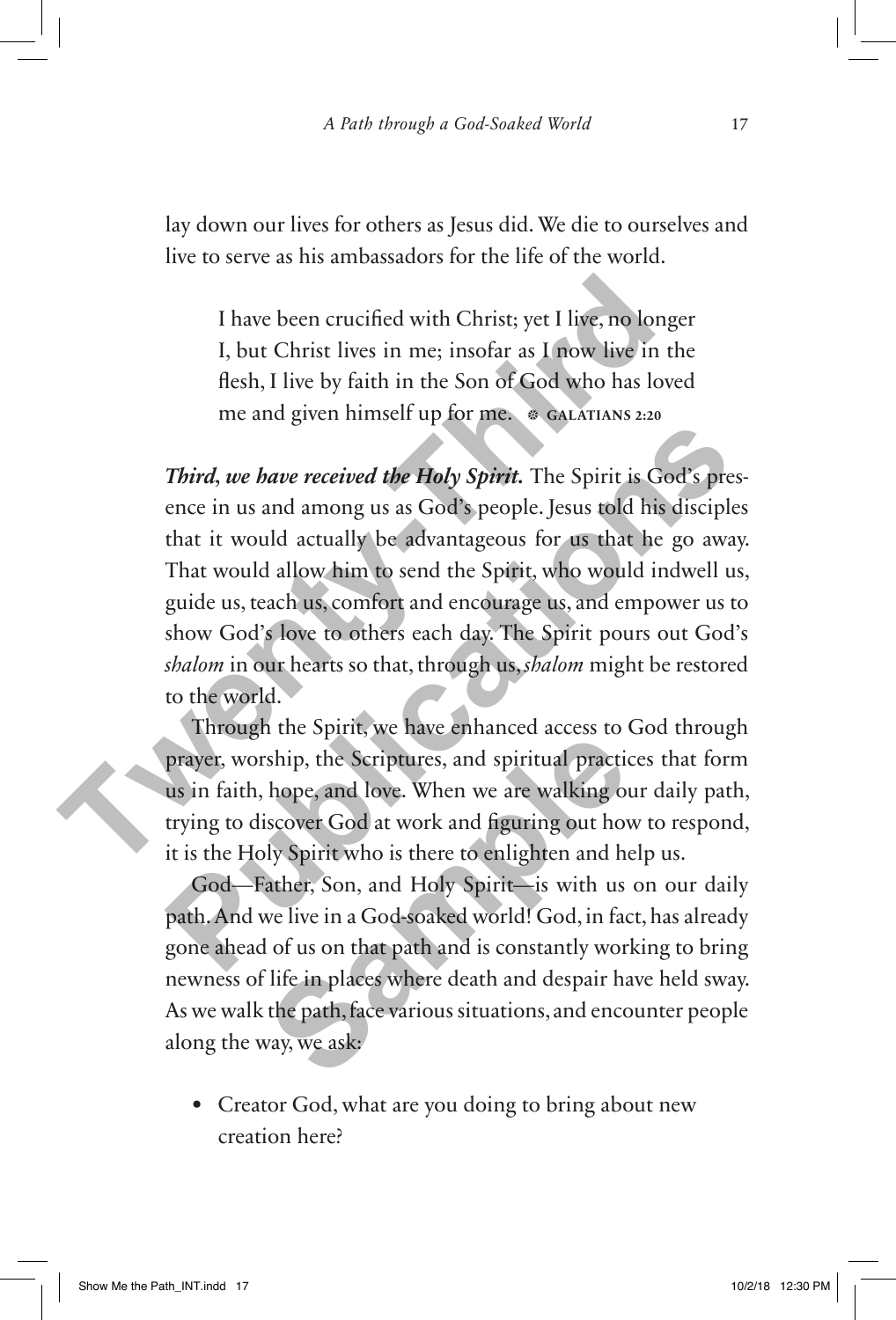- Lord Jesus, how can I lay down my life, as you did, that you may renew life here?
- Holy Spirit, how are you guiding here? Give me inner strength and wisdom to respond with love here!

We discover. We respond. But it's all within a God-soaked environment. We labor in God's field and work toward the day when he will bring the harvest. And God is with us, in us, and all around us. We walk with God on the path where the Spirit leads, and God enables us to walk in wisdom and discernment.

#### SUMMAR<sup>Y</sup>

A life of discernment relies on the truth that God is with us, in us, and all around us, at work bringing newness to the world. As I walk the path of my everyday life, God has already gone before me and has been working toward this purpose. It is my privilege to discover what God is doing and cooperate with him in that work. • Holy Spirit, how are you guiding here? Give me inner<br>strength and wisdom to respond with love here!<br>We discover. We respond. But it's all within a God-soaked env<br>ment. We labor in God's field and work toward the day wh<br>w **Publication Start And God is with us, in us, and all around**<br> **Publications In the Matter Start And God is with us, in us, and all around**<br> **Publications In the Spirit Leads, and**<br> **Publication and discernment.**<br> **Publica Sample the Sample Line State State State State State State State State State State State State State State State State State State State State State State State State State State State State State State State State State**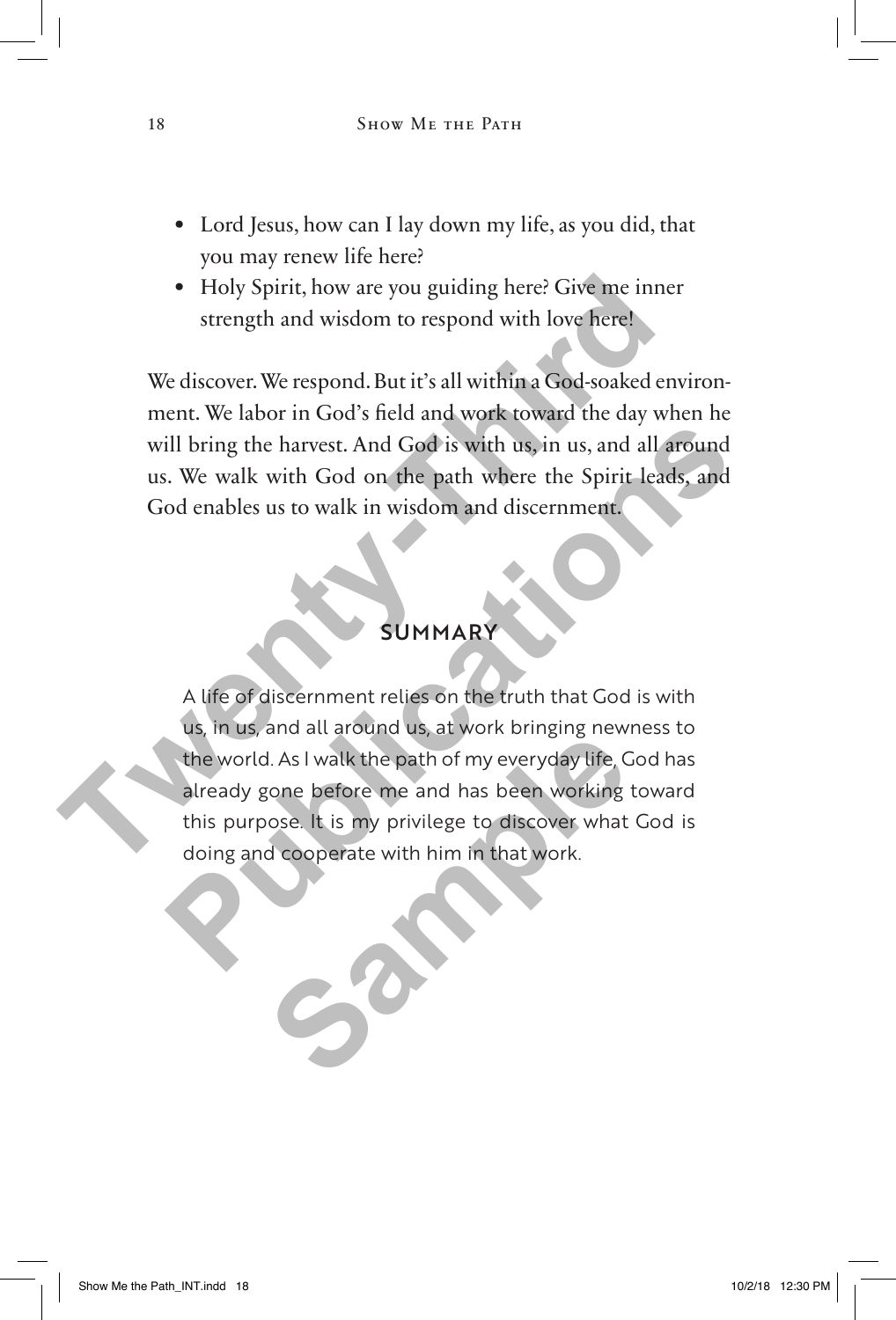#### QUESTIONS TO CONSIDER AND DISCUSS

- 1. Can you recall a time when you suspected that you may have been involved in a "divine encounter" where God was at work, not just a "random incident"?
- 2. What kinds of things might clue us in to the fact that God is present and active in a given situation, and that we are not just walking the path of everyday life by ourselves?
- 3. Who are some of the people you've encountered in your life through whom God has revealed himself to you?
- 4. At the end of the chapter, I suggest a few questions to ask God to help you discern God's activity in your daily life. What other questions might you ask and what practices might you take up that could help you be more aware of God's presence and work? Franch II. Can you recall a time when you suspected that you m<br>
have been involved in a "divine encounter" where Good at work, not just a "random incident"?<br>
2. What kinds of things might clue us in to the fact that the pr Franch 2. What kinds of things might clue us in to the fact that God is<br>present and active in a given situation, and that we are not<br>just walking the path of everyday life by ourselves?<br>3. Who are some of the people you've help you discern God's activity in your discern God's activity in your discern God's activity in your discern God's activity in your discern questions might you ask and what pour take up that could help you be more